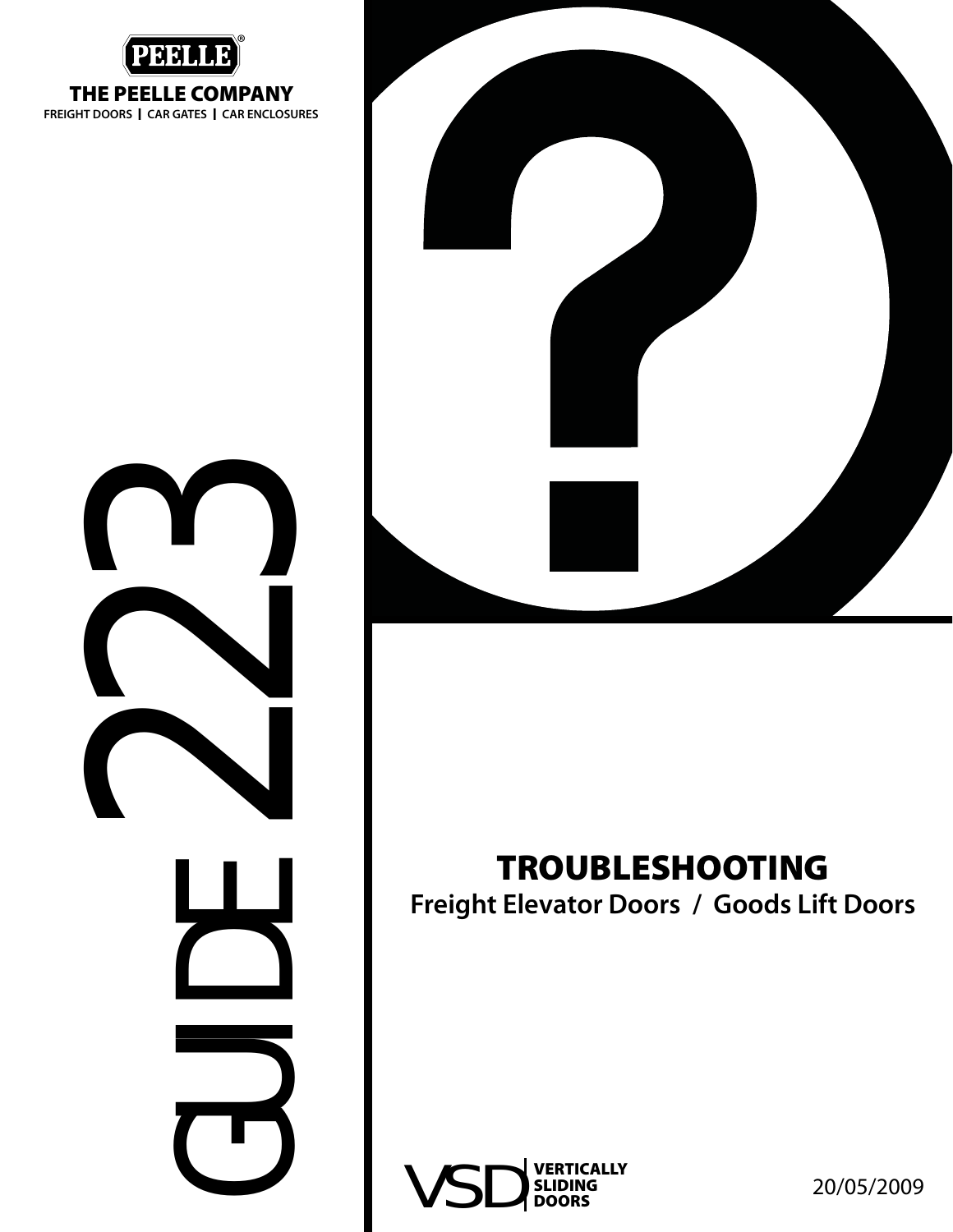# **Troubleshooting**

- Operation
- Car Gate
- Landing Doors
- Retiring Cam
- Light Curtain



**TECHNICAL SUPPORT** 1-800-787-5020 ext 275

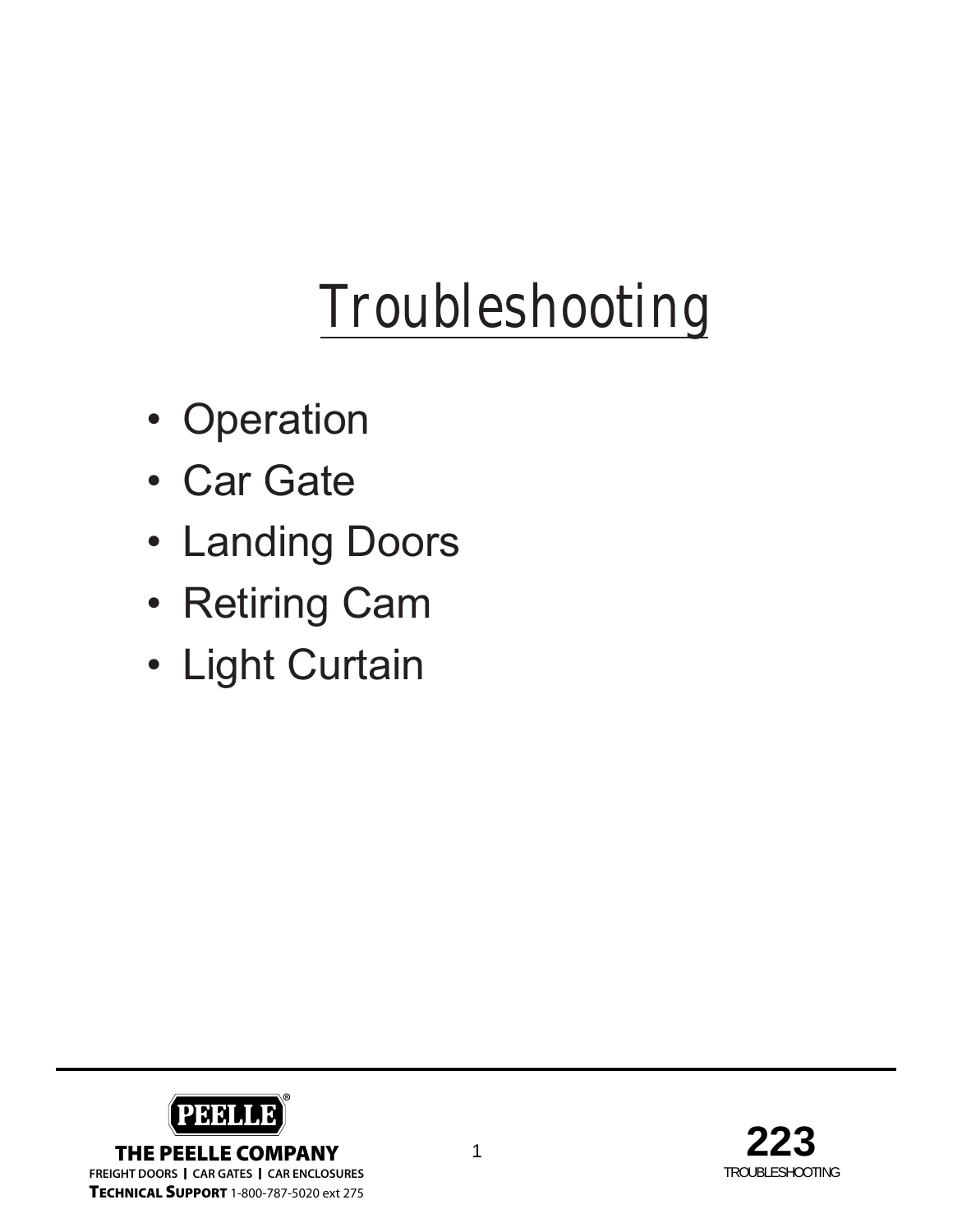## **Sequence of Operation**

#### **Open sequence**

- a. Landing door starts opening in high speed
- b. When limit cam actuates DOL proximity sensor, landing door speed changes to slow speed
- c. At the same time landing door speed changes to slow speed, car gate starts opening in high speed
- d. 1" before landing door fully opens, DOFL micro switch is actuated
- e. Landing doors stall in full open position with motors spinning
- f. When gate limit cam actuates GOL proximity sensor, car gate speed changes to slow speed
- g. 1-2" before car gate fully opens, GOFL micro switch will be actuated
- h. Car gate stalls in open position with motor spinning
- i. Open relays are timed out by AOT timer (pot #0). All motors stop.



**TECHNICAL SUPPORT** 1-800-787-5020 ext 275

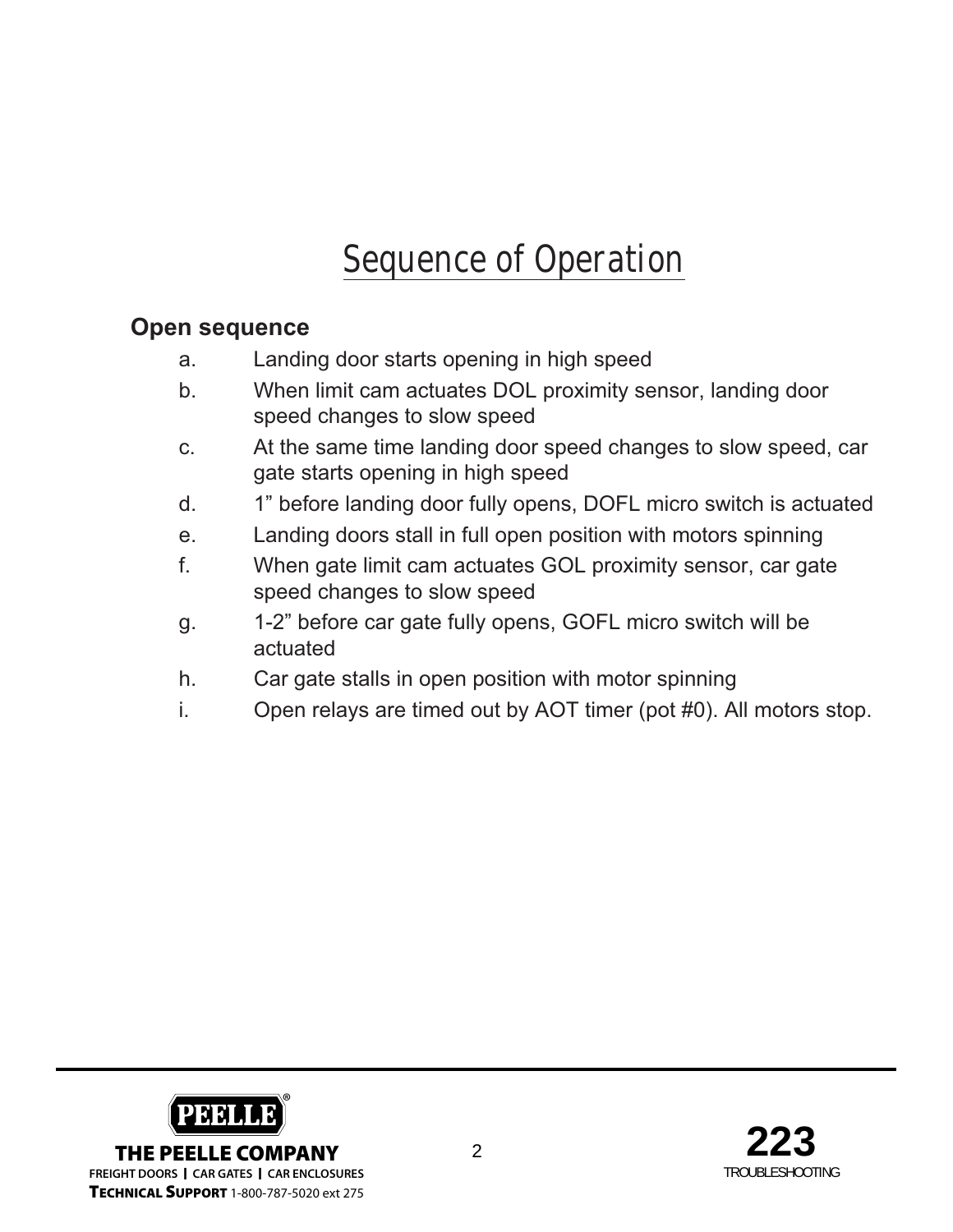## **Sequence of Operation**

#### **Close sequence (+24 to DC,HDC, or DCM)**

- a. Car gate starts closing in high speed
- b. When gate limit cam actuates GCL proximity sensor, car gate speed changes to slow speed
- c. At the same time car gate speed changes to slow speed, landing door starts closing in high speed
- d. Car gate stalls in closed position
- e. When door limit cam actuates DCL proximity sensor, landing door speed changes to slow speed
- f. Landing door stalls in closed position
- g. Close relays are timed out by ACT timer (pot #1)



**FREIGHT DOORS I CAR GATES I CAR ENCLOSURES TECHNICAL SUPPORT** 1-800-787-5020 ext 275

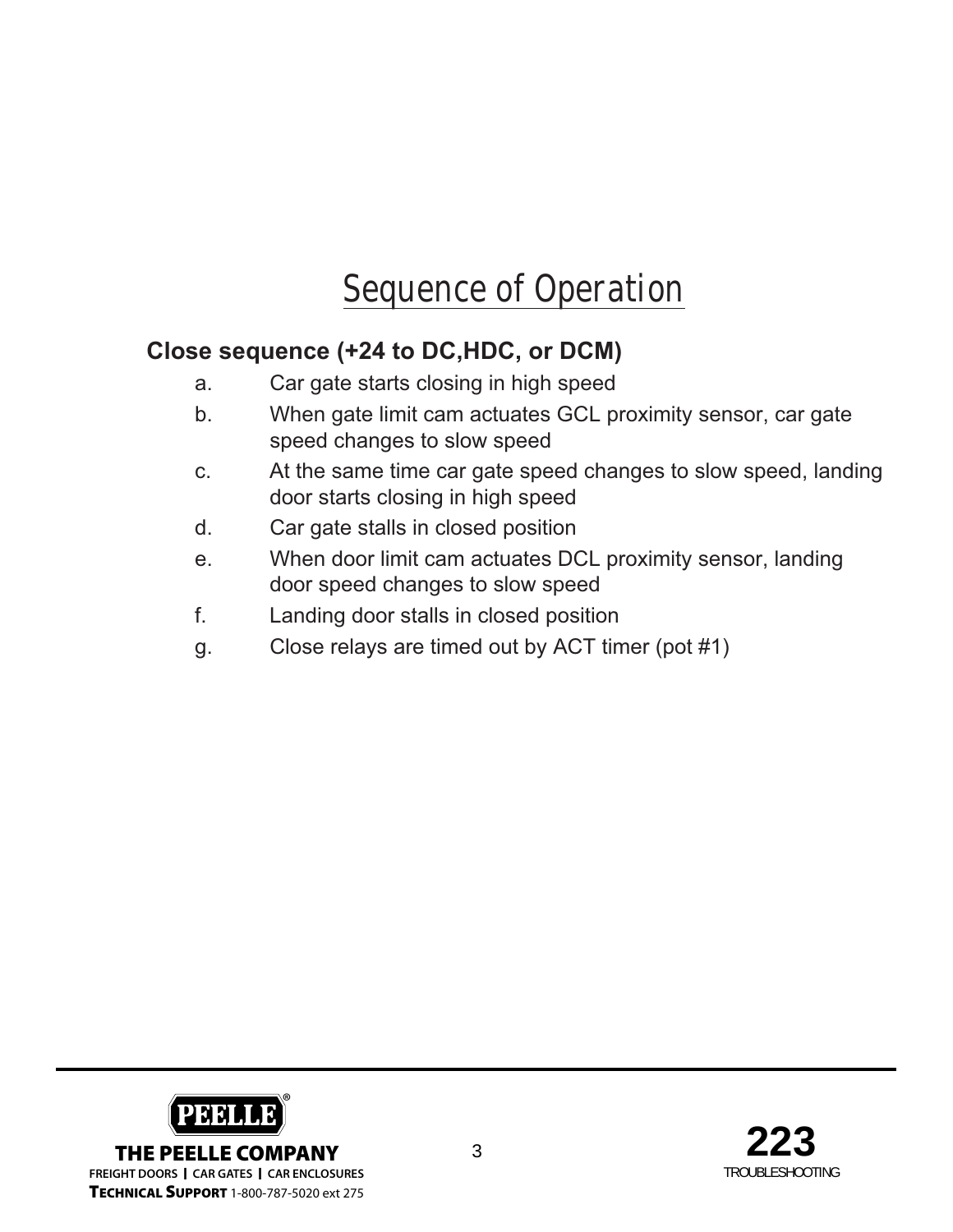## **Controller Fuses**

#### Problem:

1. Fuses keep blowing

- 1. Ensure power supply to controller is correct voltage. Check all wiring connections for any short circuits
- 2. Replace door or gate motor(s) if necessary



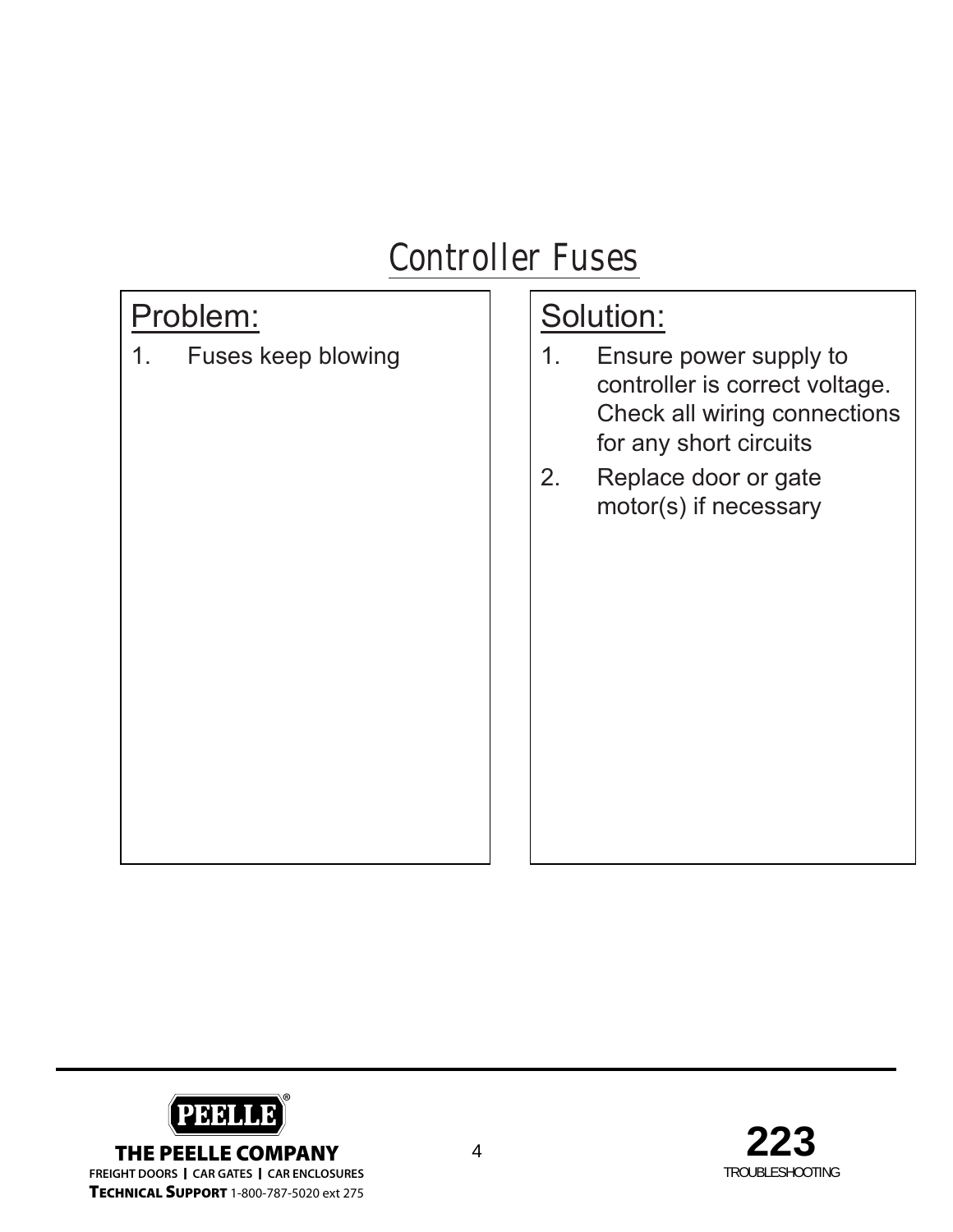## Problem:

1. No Operation

- 1. Make sure controller has power:
- 2. Replace any blown fuses
- 3. Ensure that Reverse Phase Motor (RPR) relay is energized. If not energized, switch two of H1, H2, & H3 wires with each other until Reverse Phase Relay is energized
- 4. Reset Time Protection Relay
- 5. Check stop button on car is not engaged
- 6. Check unlocking device micro switches are made up
- 7. Terminals 15, 4 and 23 are energized



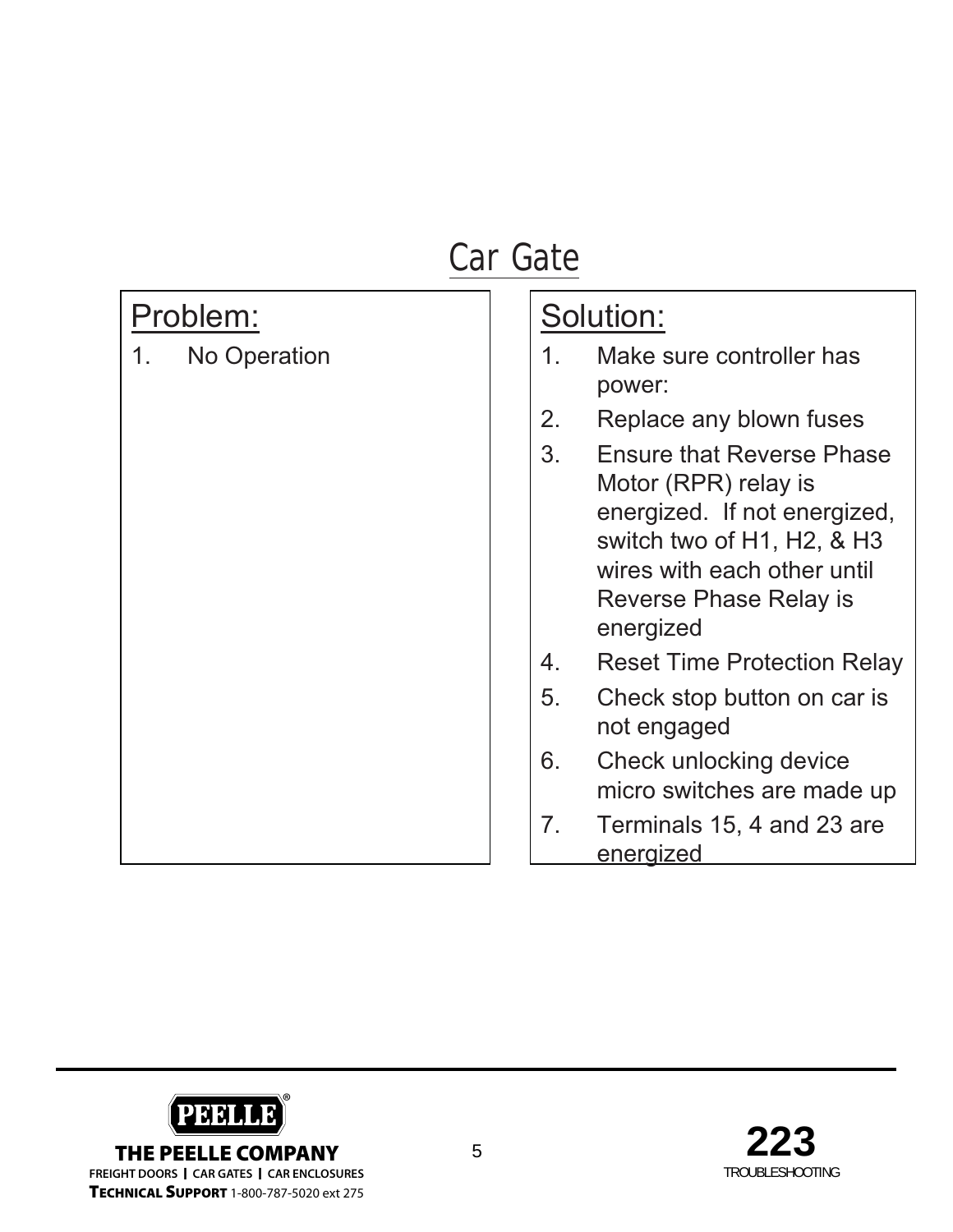#### Problem:

1. Closes in slow speed only

- 1. Check for obstruction blocking light curtain
- 2. Ensure that the light curtain is wired correctly
- 3. Check reversing edge to make sure it is not damaged, make sure it makes electrical continuity when squeezed
- 4. Check gate close terminals 2 and 4 to make sure they are normally made. If not, check gate proximity sensors (GCL) with meter to make sure they are not sensing something other than cam. GCL is normally on for high speed

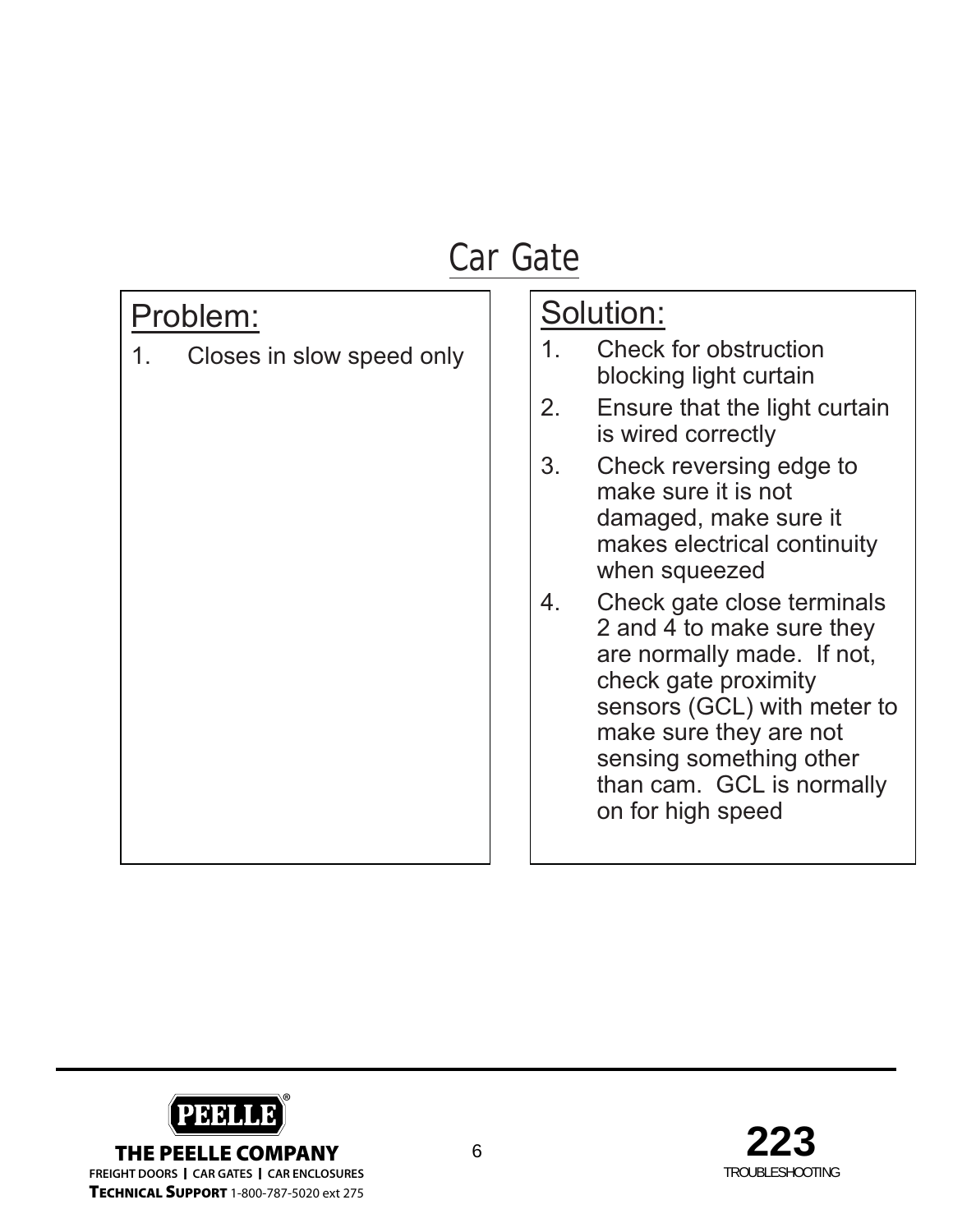# Problem:

- 1. Does not fully open
- 2. Does not fully close

- 1. Pot #0 (PLC controller) not set with sufficient amount of time
- 2. Pot #1 (PLC controller) not set with sufficient amount of time



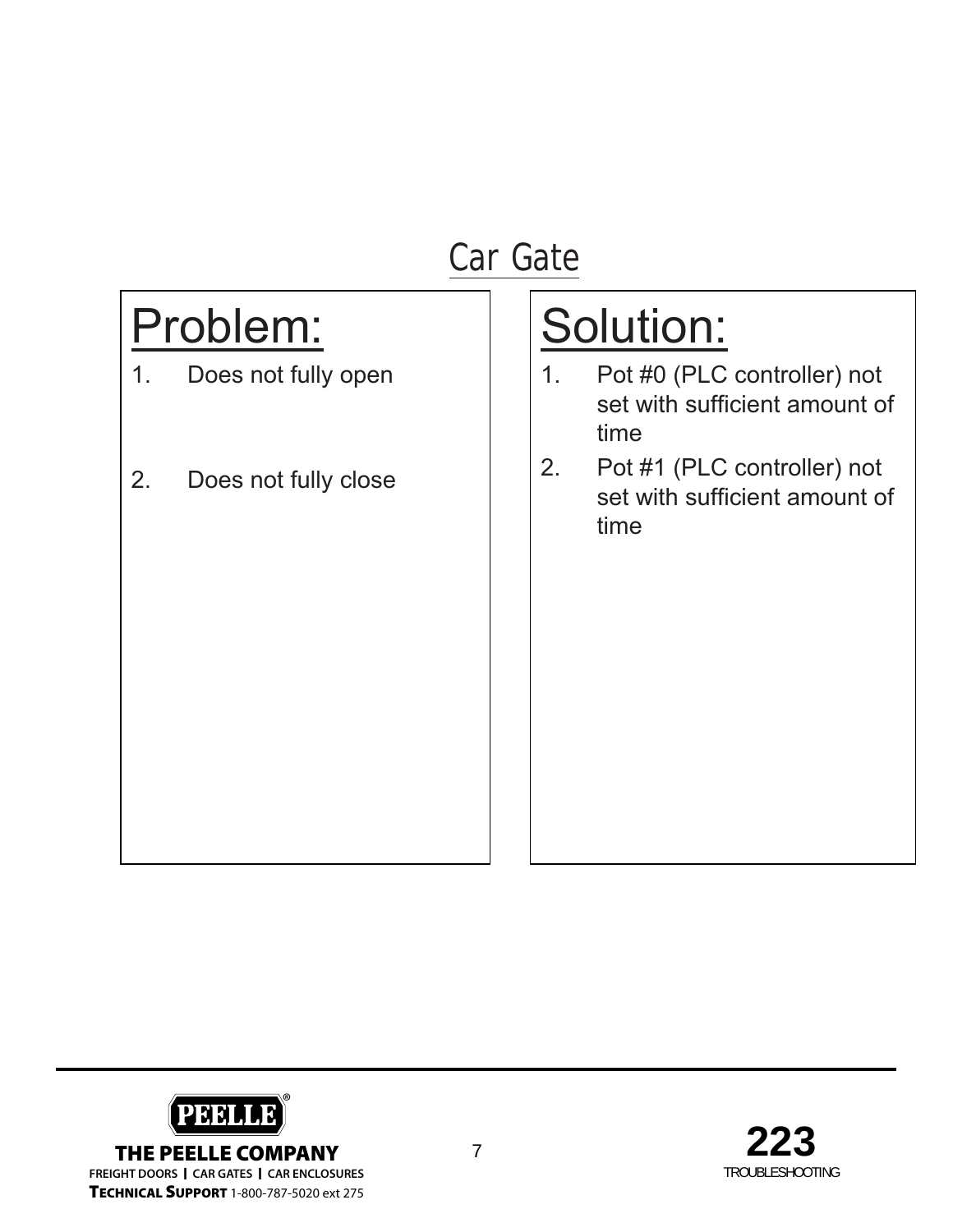#### Problem:

1. Travels in wrong direction and/or stuck between an open and close operation

### Solution:

1. In Peelle controller, switch wires T6 & T7 for high speed, and T8 & T9 for low speed



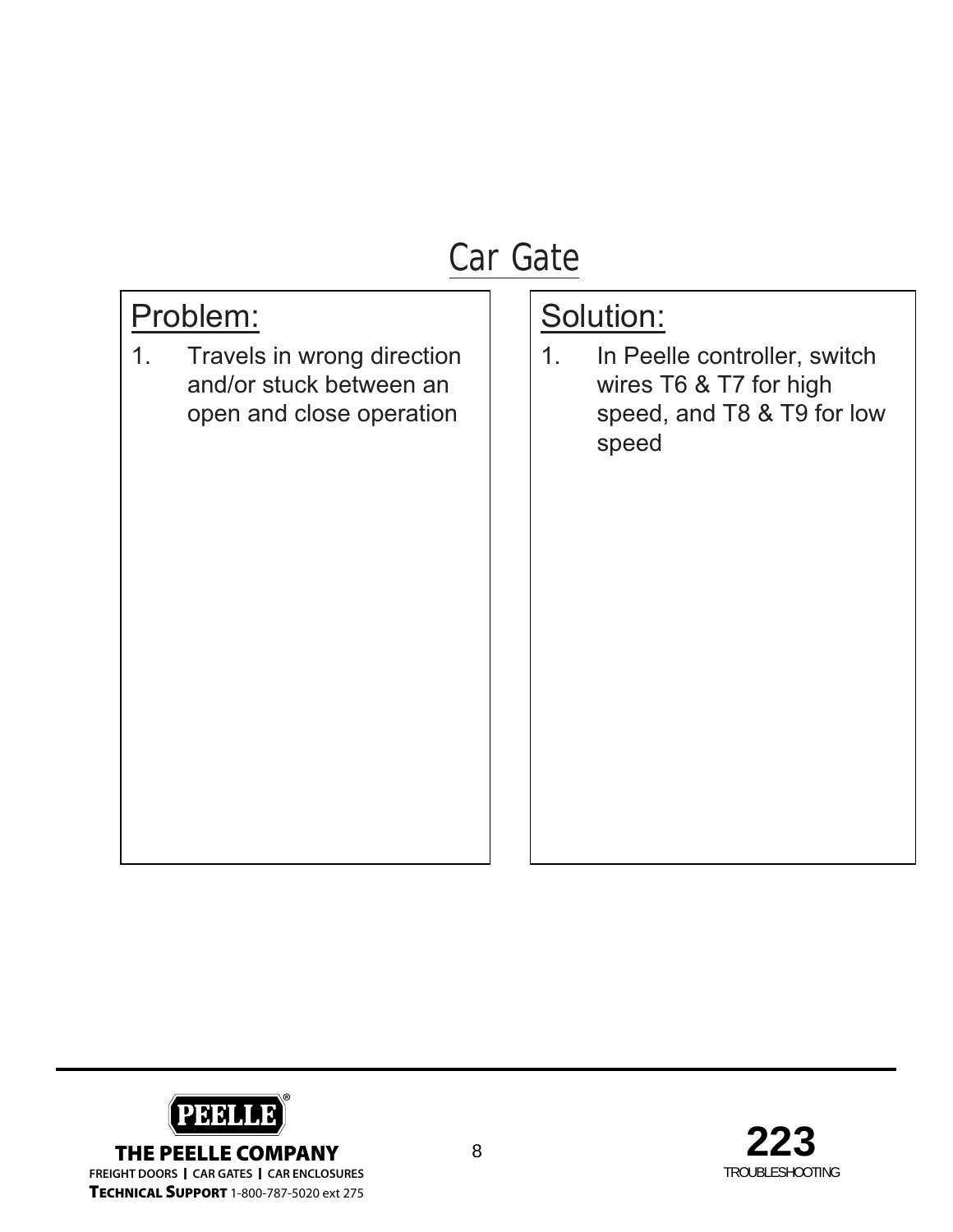#### Problem:

1. For Front (Line A) and Rear (Line C) openings, Line C gate does not close

#### Solution:

1. Make sure terminals 15 and 26 cause SGA relay to energize. If not, check micro switch inside interlock to make sure it is making up (use meter)



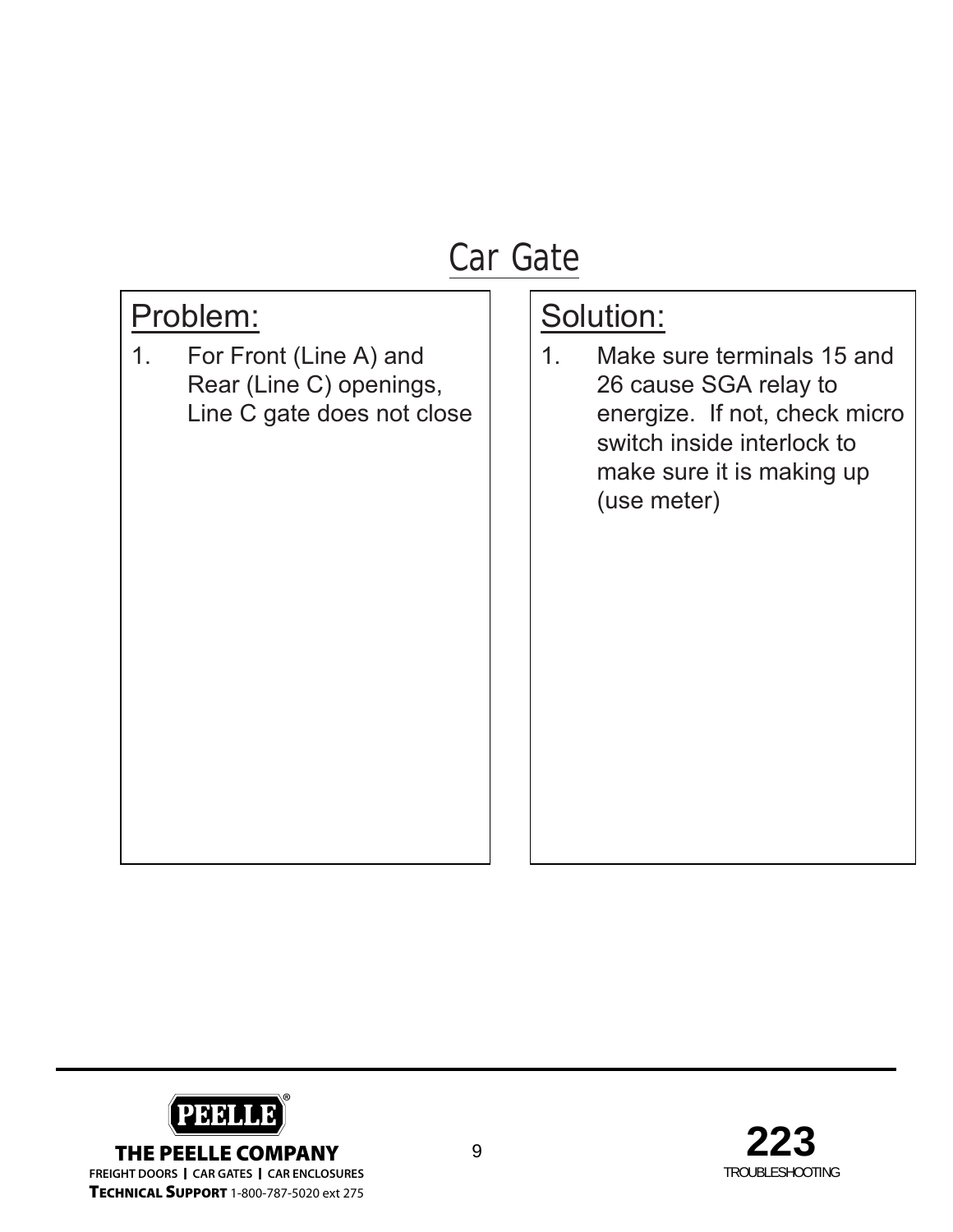#### Problem:

1. Will not mechanically lock

- 1. Door must be in full closed position
- 2. Door should lock when the retiring cam is pulled back (elevator car is away from the landing), if not:
- 3. Adjust the interlock and the mechanical lock (opposite side of interlock, if required)
	- *1. Do not change height of interlock, adjust chain length instead*



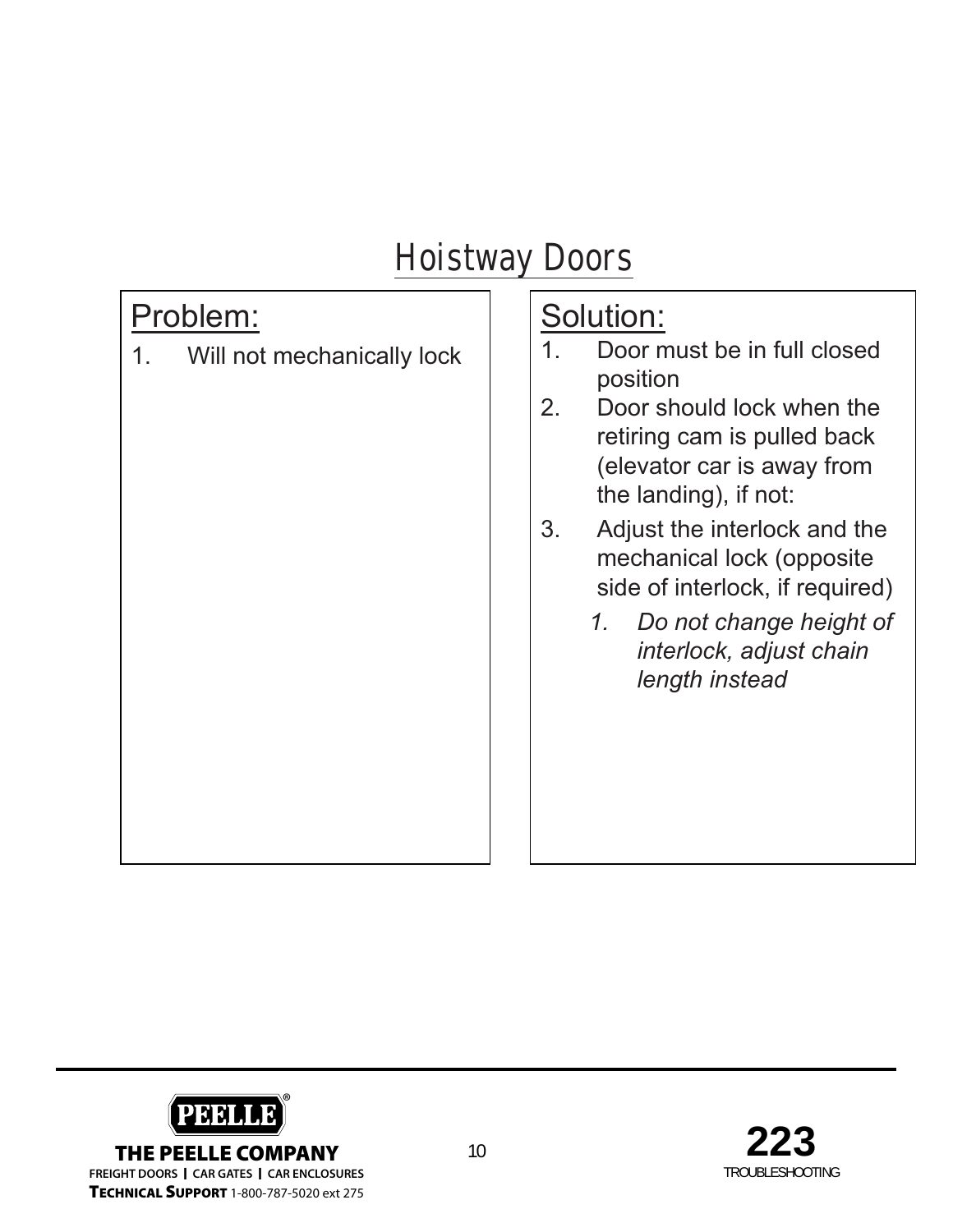#### Problem:

1. Won't open easily by hand

2. Won't close easily by hand

- 1. Tension latches may be too tight 2. Guide shoes should have same amount of play on both sides 3. Chains should be same length on both sides 1. Wipe off any lubrication on
- chains 2. Guide shoes should have same amount of play on both sides
- 3. Chains should be same length on both sides
- 4. Plug proof trigger may be hanging up on guide shoes

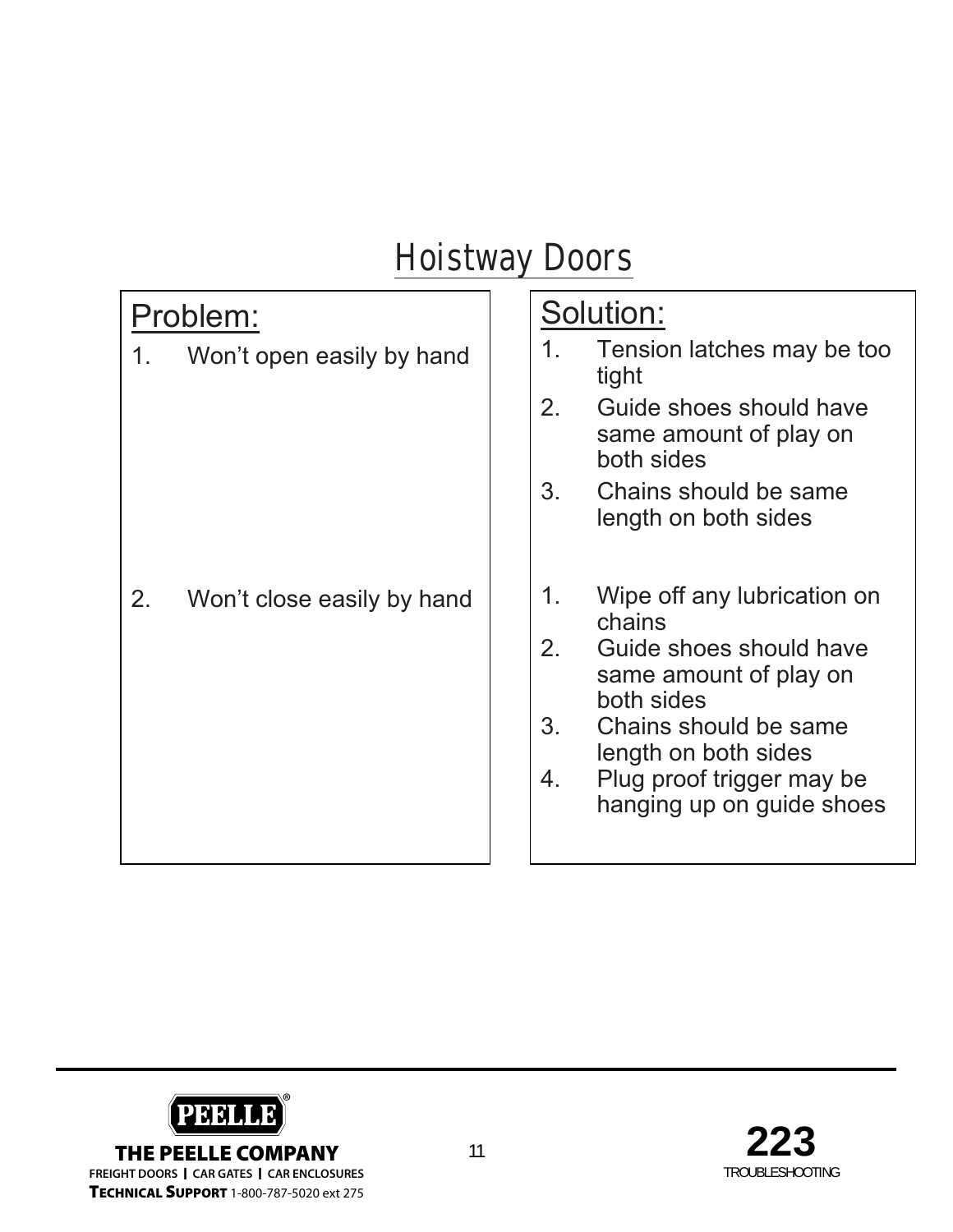#### Problem:

1. Panels have become warped

- 1. With door panel partially open, take guide shoes off side opposite interlock and slide panel out of rails.
- 2. Put side with shoes back into rail track, then clamp other end of panel to rail where it sticks out the furthest.
- 3. Pull on door to take out warp. Unclamp and check straightness. Repeat if necessary.



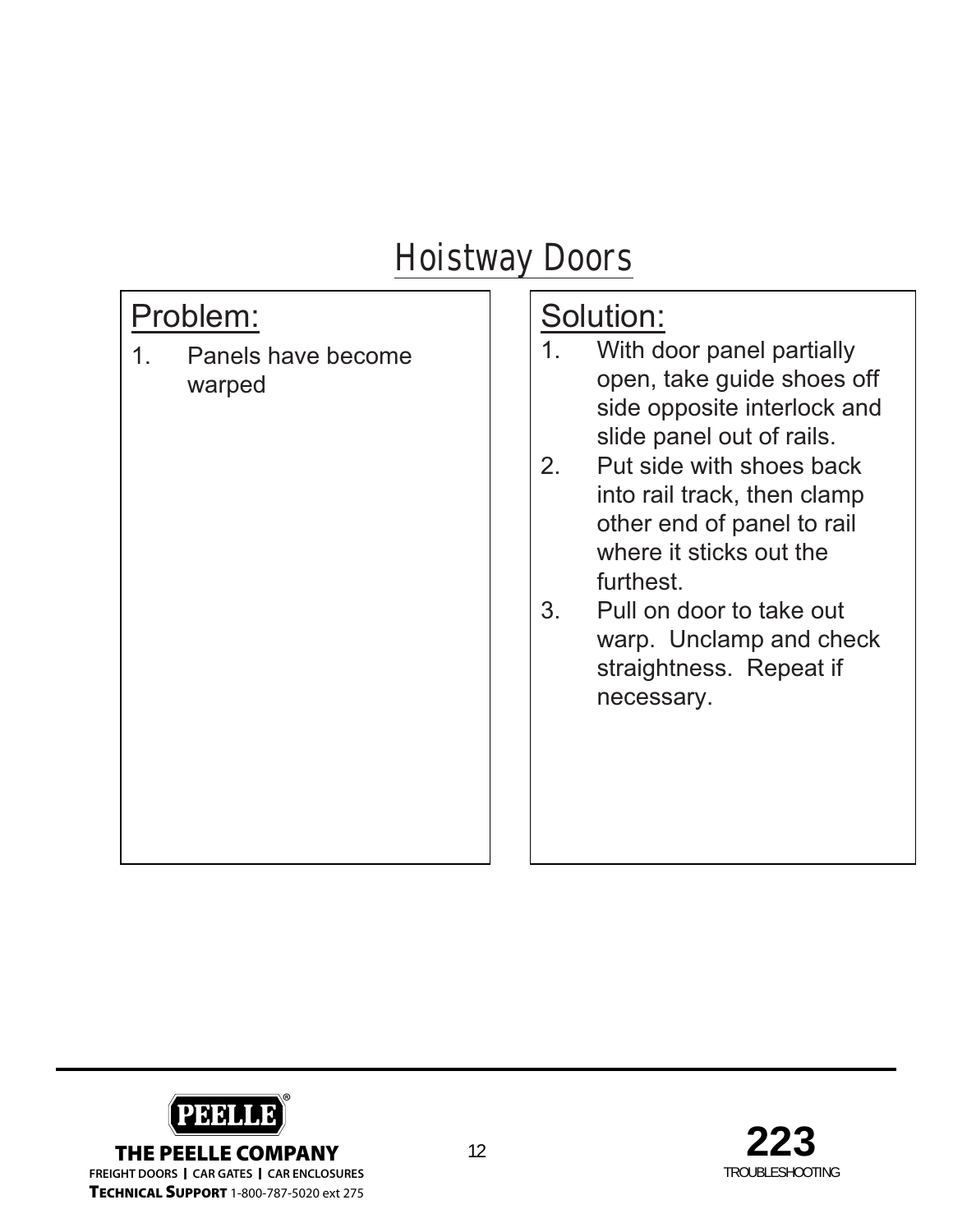#### Problem:

1. No power operation

- 1. Check SW #1 in Peelle controller is turned on.
- 2. Replace any blown fuses
- 3. Ensure that Reverse Phase Motor (RPR) relay is energized. If not, switch two of H1, H2, & H3 wires with each other until RPR is energized



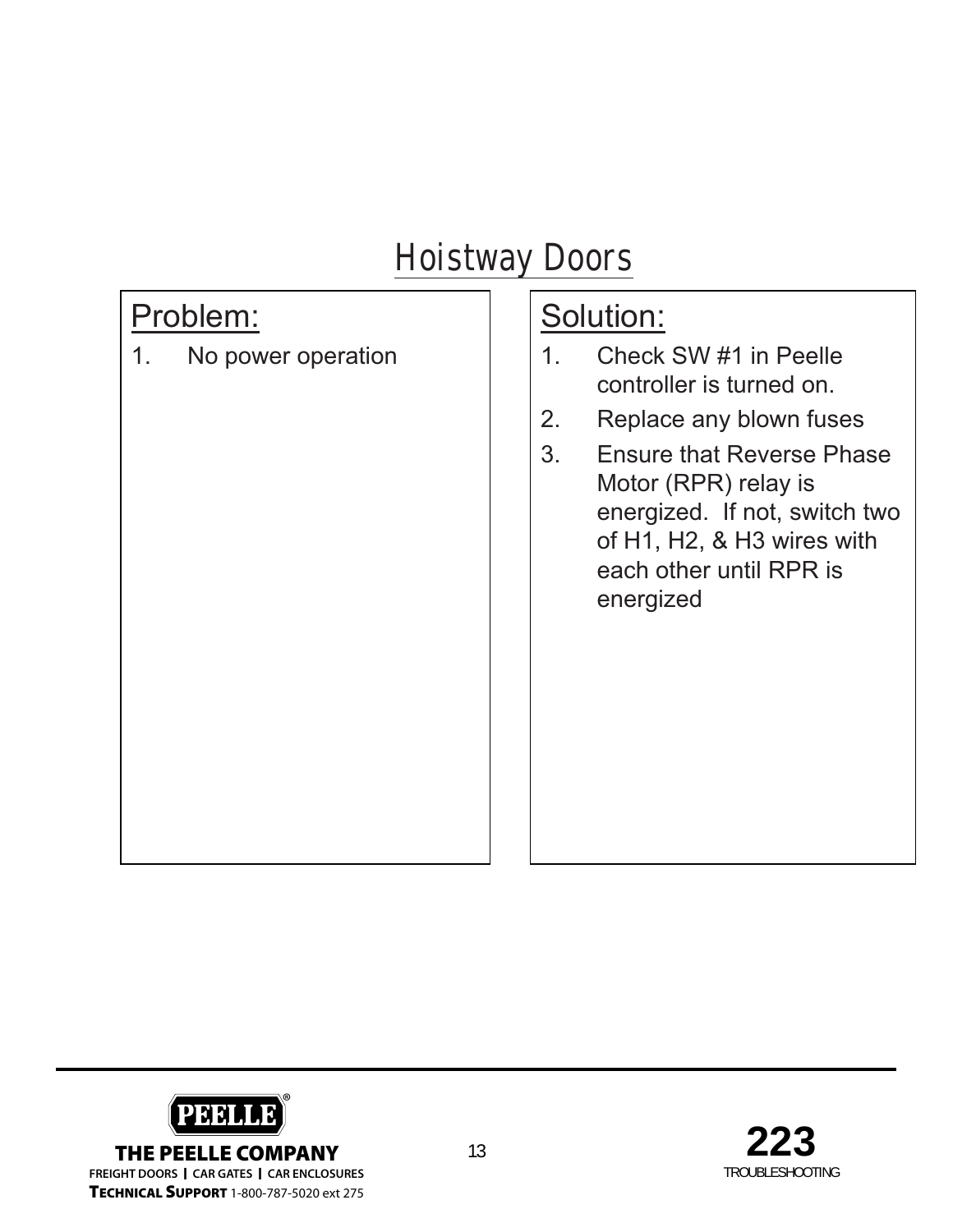#### Problem:

- 1. Door Motors rotate in the same direction as each other (Phase)
- 2. Will not close fully

- 1. Switch the wires at the motor rotating incorrectly
	- 1. Red wires for high speed
	- 2. Black wires for low speed
- 2. Increase time on Pot #1 timer on PLC controller by 1 or 2 seconds so the door motors run 1-2 seconds after the doors close completely



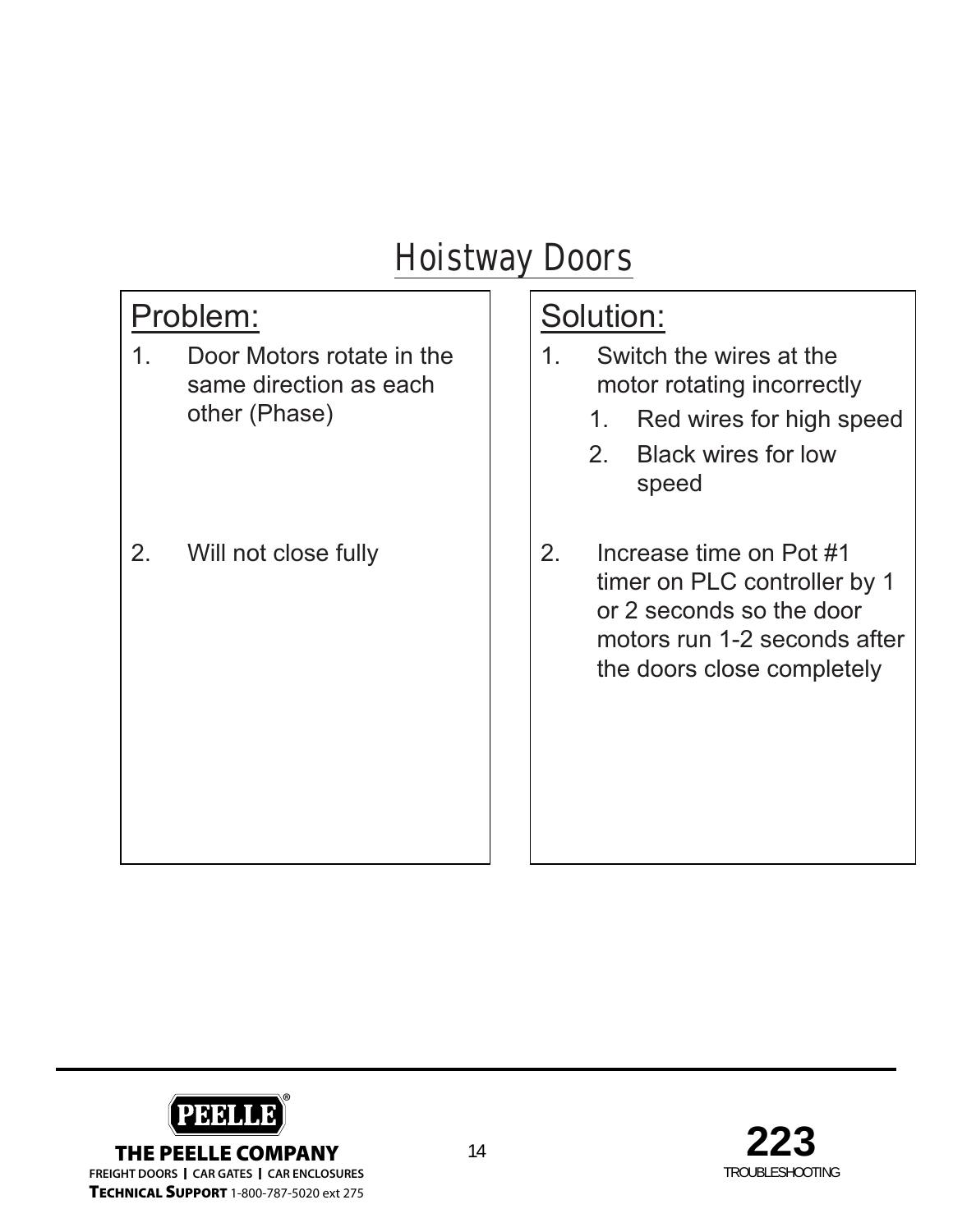#### Problem:

1. Door slams open (no slow speed at end of operation)

2. Door slams closed (no slow speed at end of operation)

- 1. Check DOL terminal on PLC controller is not made up with that floor fully open. If they are made, check open micro switch to make sure it is set properly or not defective
- 2. Check DCL terminal on PLC controller is not made up with all doors fully closed. If they are made, check close micro switch to make sure it is set properly or not defective



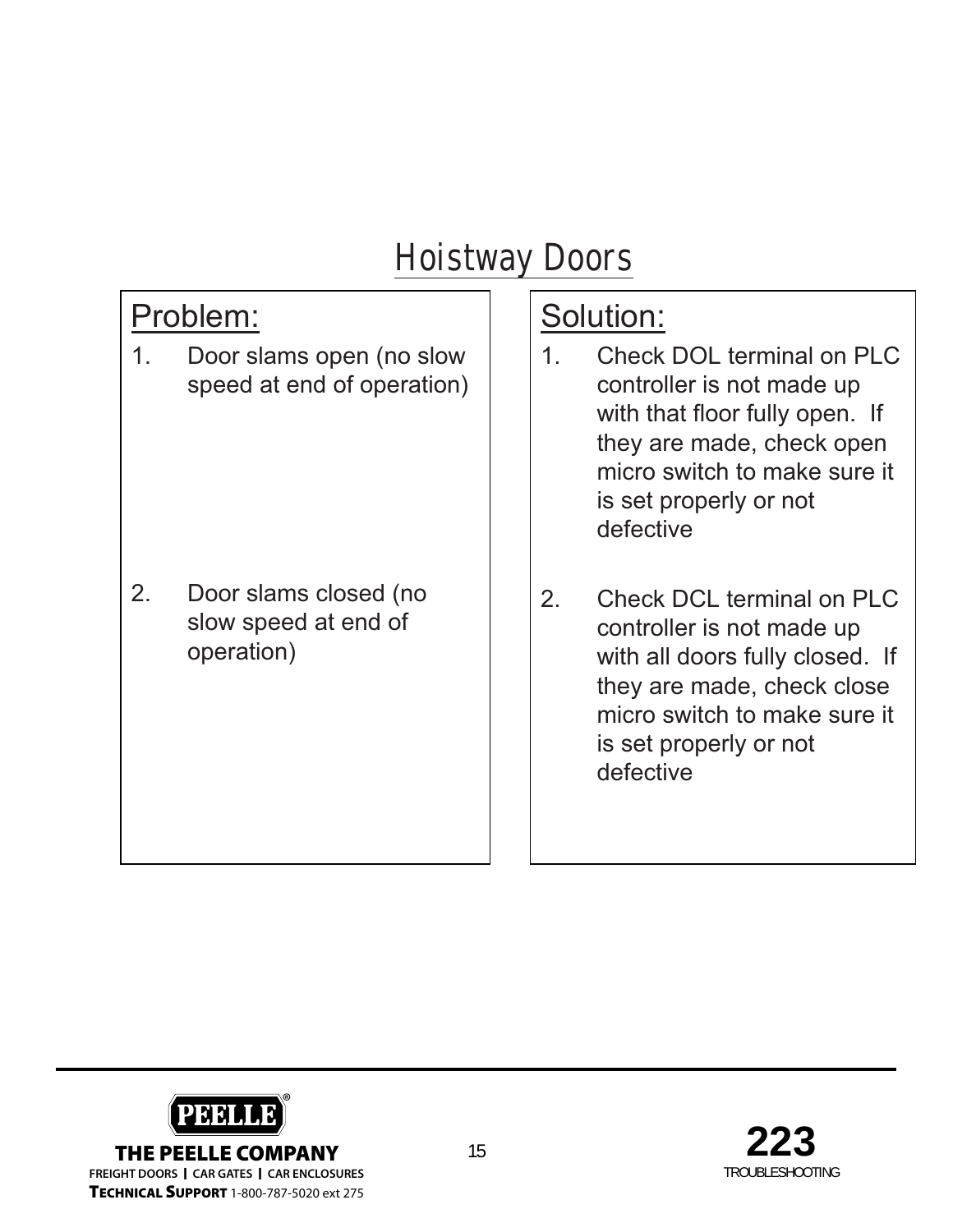#### Problem:

1. Doors don't open or close by power operation

- 1. From Controller, use jumper to make sure O & C relays are making. If they are:
- 2. Check hall and car station buttons to make sure they are making
- 3. Make sure hall buttons are connected to interlock zone switches
- 4. Make sure interlock zone contacts are making up properly



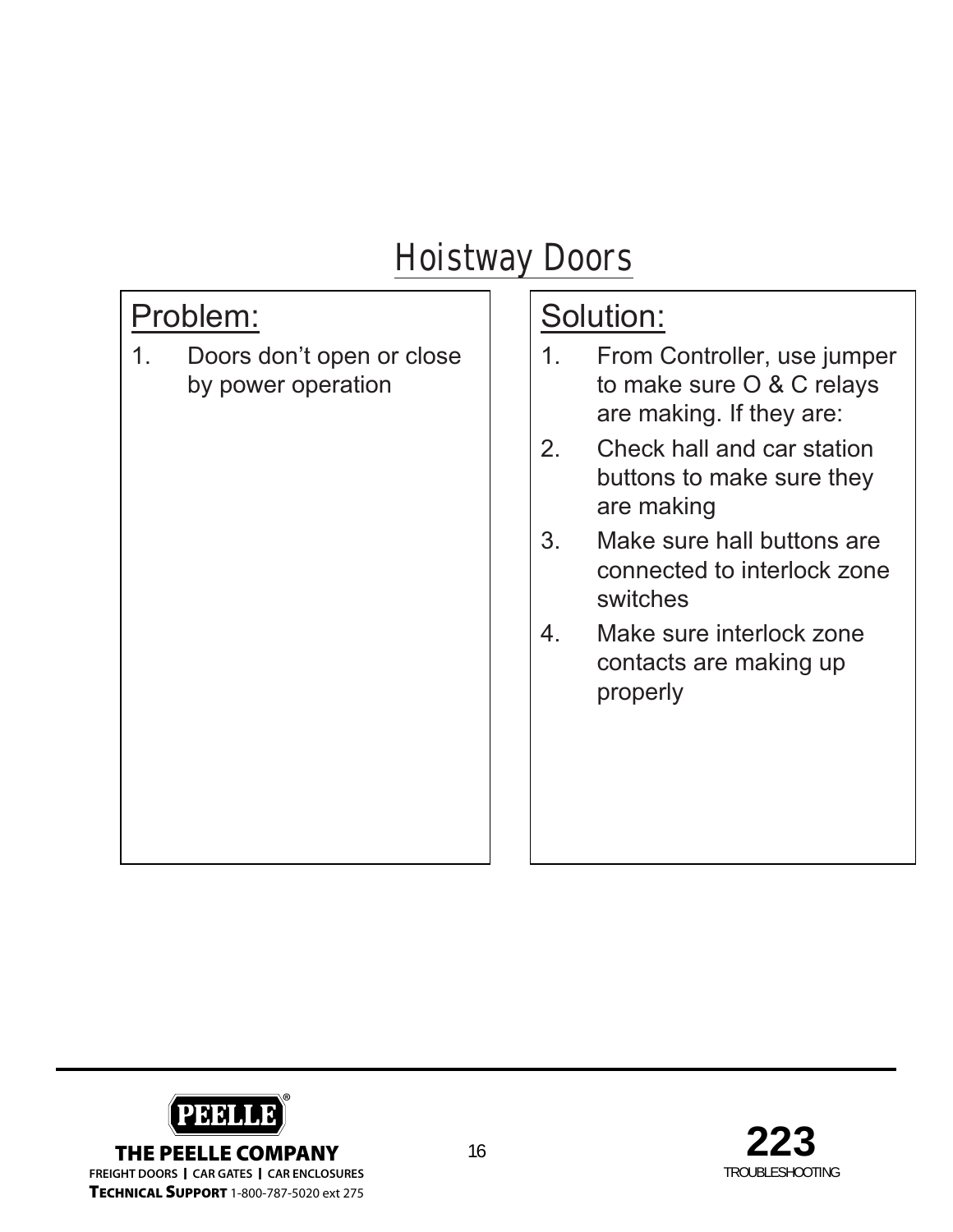#### Problem:

1. Only one door motor is working (door cocks or opens very slowly)

- 1. Make sure interconnections between both motors at that floor are correct.
- 2. Check if motor is burnt out



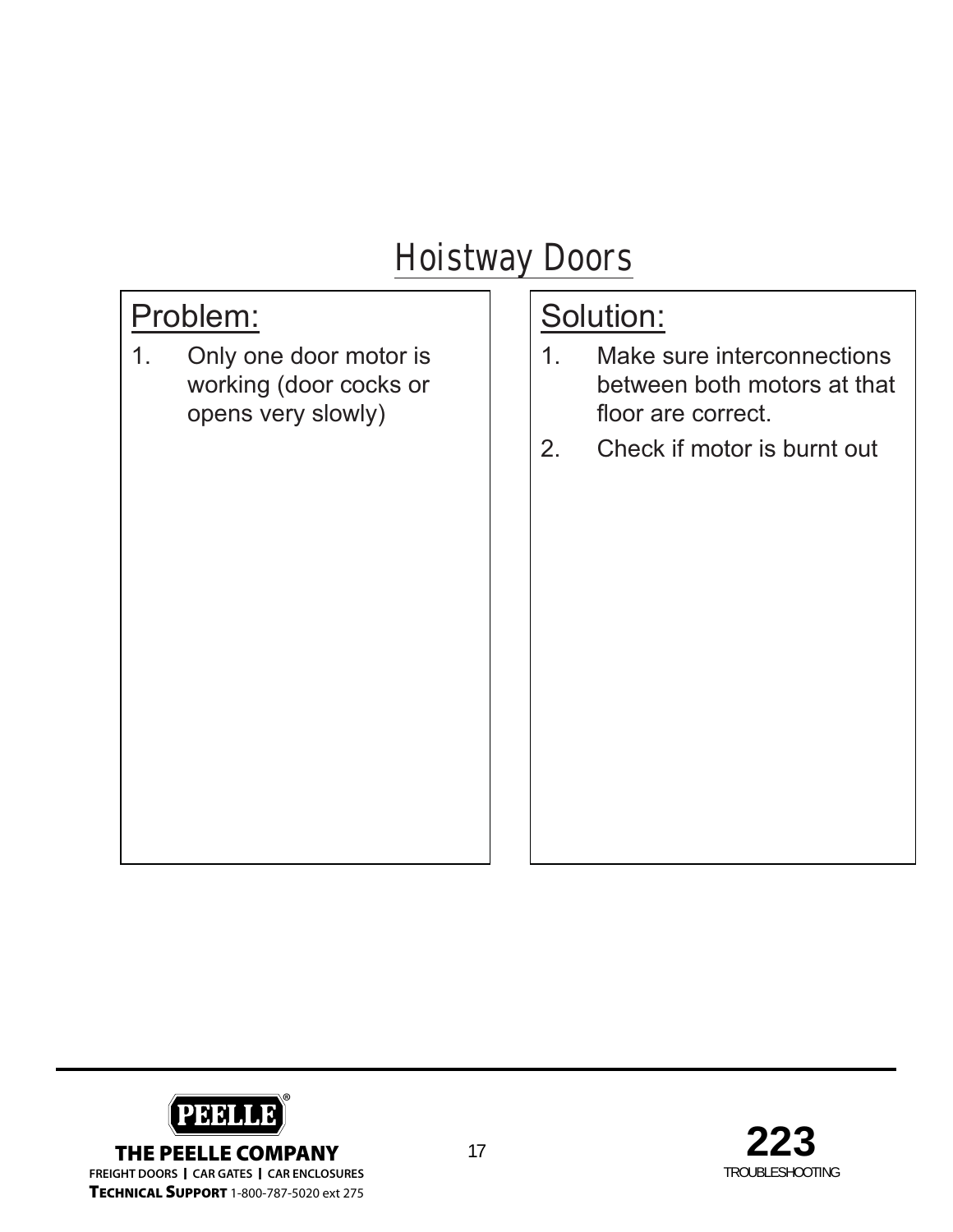#### Problem:

1. Automatic closing initiates too soon or is delayed more than desired

# Solution:

1. Adjust closing time setting through PB #3 on controller (Refer to page 2 of manual #202)

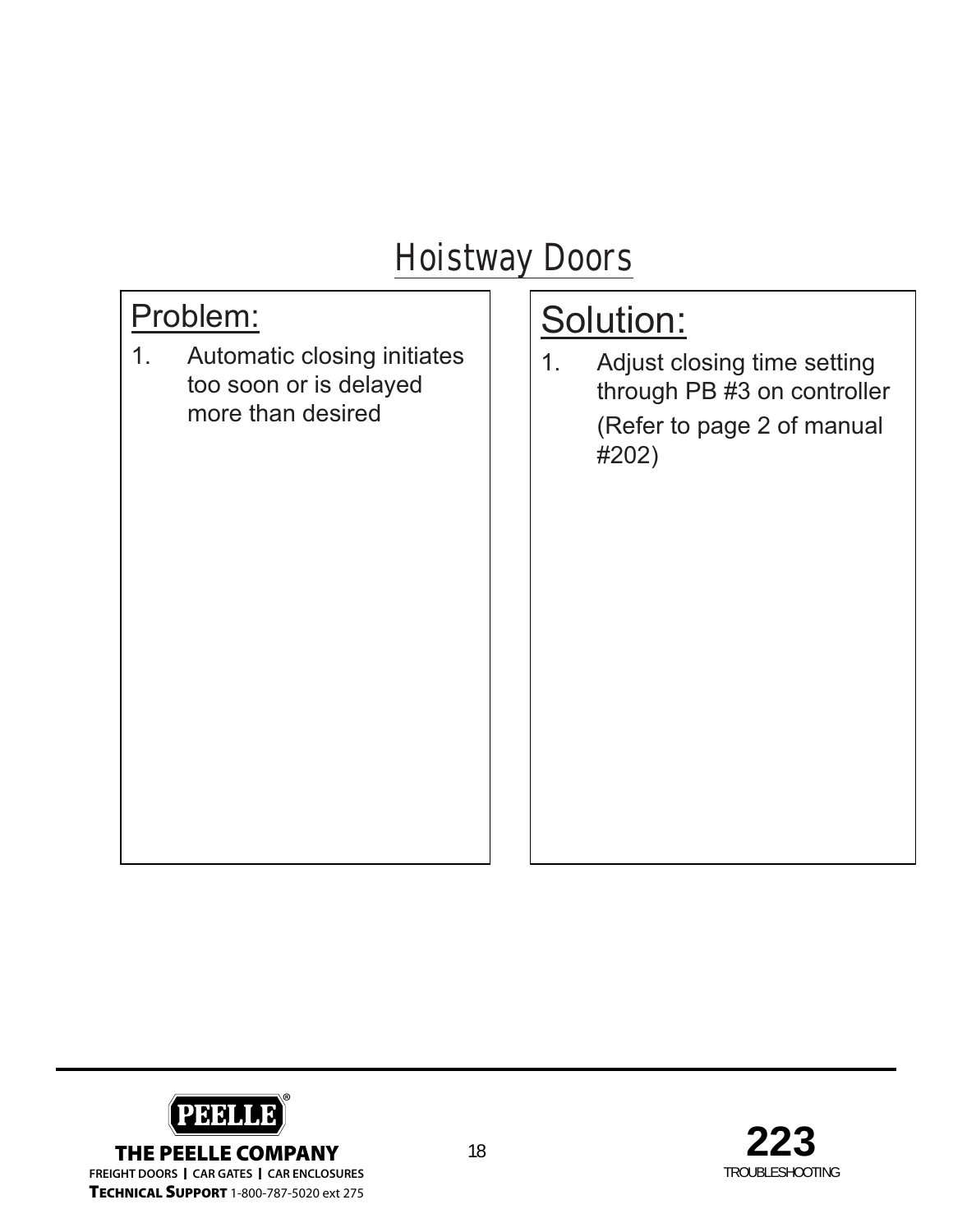#### Problem:

1. Travel in wrong direction and/or stuck between and open and close operation

## Solution:

1. In Peelle controller, switch wires T2 & T3 for high speed and T4 & T5 for low speed



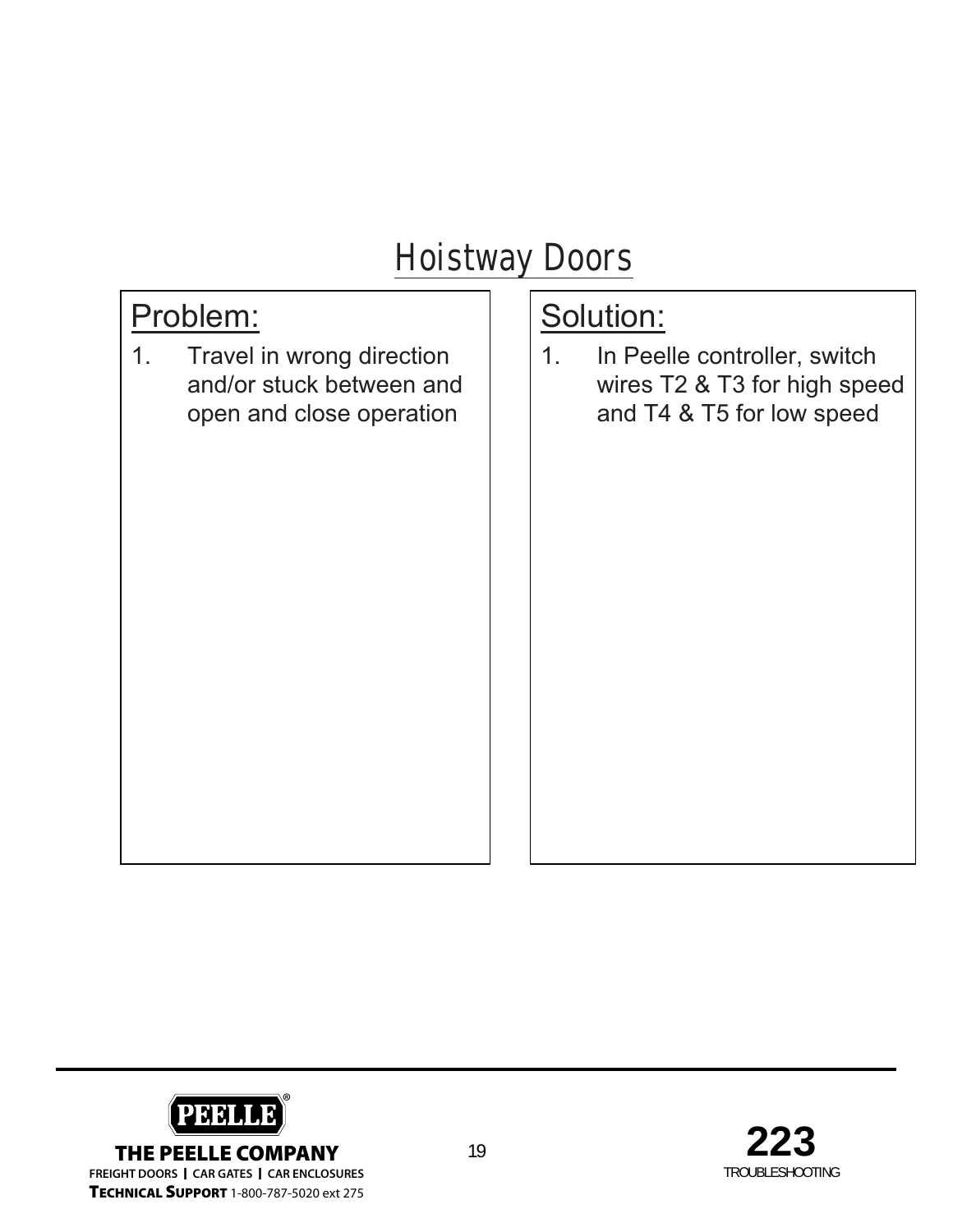#### Problem:

1. Door opens in high speed but stalls/cocks in slow speed

- 1. On Peelle controller, make sure DL energizes when you hit door open button. If DL energizes:
- 2. Clamp one side of upper panel to allow slack in chain. Press door open button, check to see if motor is spinning. Repeat for opposite side. Motor that doesn't spin needs to be replaced (slow speed windings burnt out)
- 3. If DL does NOT energize, check door limit of that floor for proper adjustment.
- 4. Make sure zone switch contacts make up properly

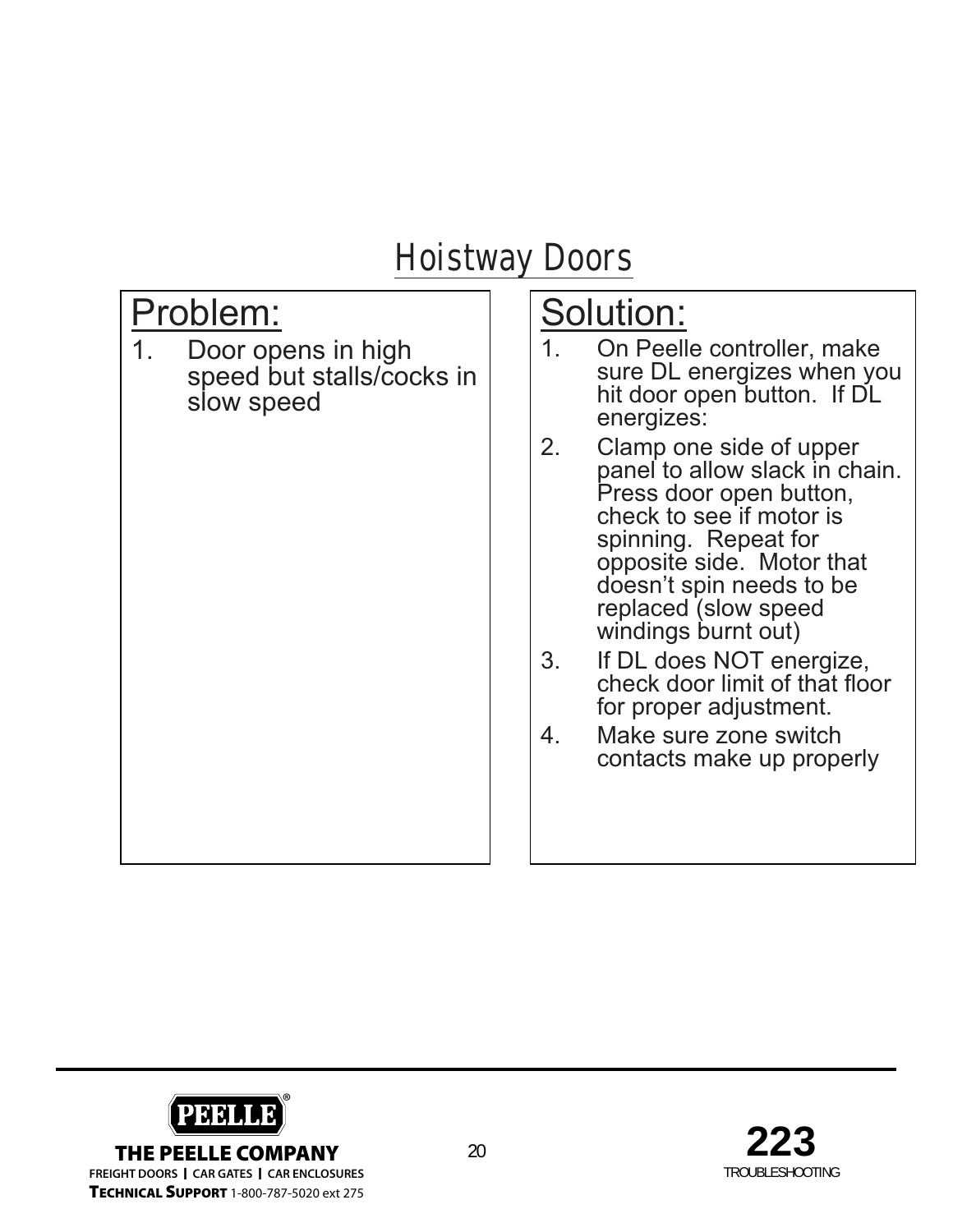## **Retiring Cam**

#### Problem:

1. Retiring Cam does not lift

- 1. Ensure the Retiring Cam is properly mounted according to INST or RC prints.
- 2. Clear any obstructions that may be blocking the Retiring Cam operation
- 3. Check V-belt has ½" of play
- 4. Check that the Y1, Y2, Y3 wires have electrical continuity from Peelle controller to Retiring Cam
- 5. Cam motor should lift cam face towards center of car, if not, reverse two of the Y1, Y2, & Y3 connections to the cam motor
- 6. Check if cam operates by connecting a jumper between terminals +24 & RC on Peelle controller. If cam operates, then check Retiring Cam Initiating Contact connections from the Elevator controller to the Peelle controller. If cam does not operate, check relay contacts 06 and C6 are made.



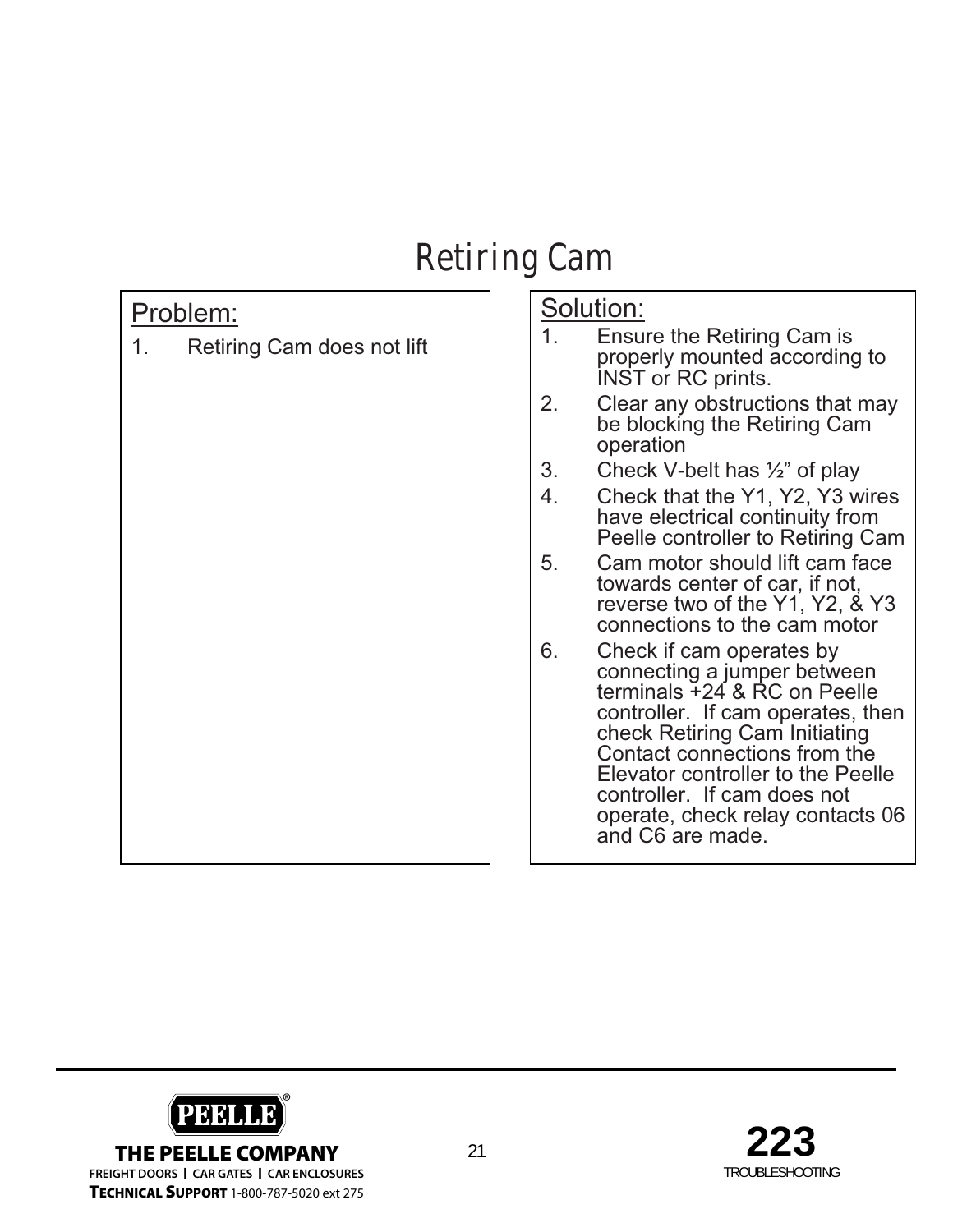# **Light Curtain**

### Problem:

1. If red LED (located on side of light curtain) is in normal "Off" condition (no light shown), but doors will not close, check:

- 1. Check cables and 24v power supply
- 2. The signal output is disconnected from the door operator or controller
- 3. The door operator or controller is not responding to the signals. This can be checked by connecting the signal input to 24V, this should allow the doors to close. If doors do not close, the problem lies within the control system
- 4. Check for ZNS zone input to controller is on



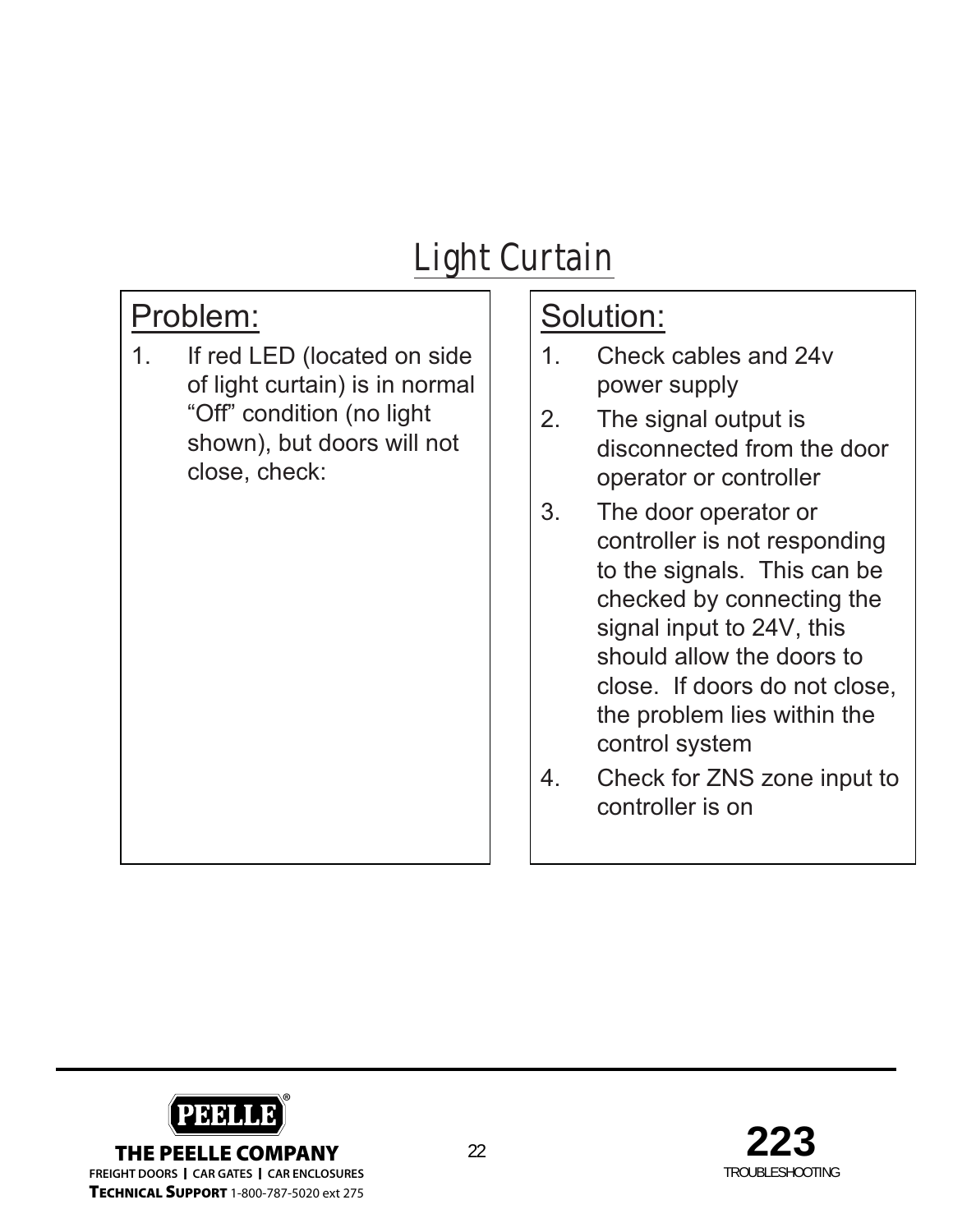## **Light Curtain**

### Problem:

1. If red LED (located on side of light curtain) is "On" and doors will not close, check:

- 1. The 24V power supply is not present on the unit (Tx)
- 2. The light curtain units are obstructed or dirty
- 3. The distance between the units is greater than the maximum specified.
- Note: If none of the above resolve the problem, substitution of one or both of the units may be necessary



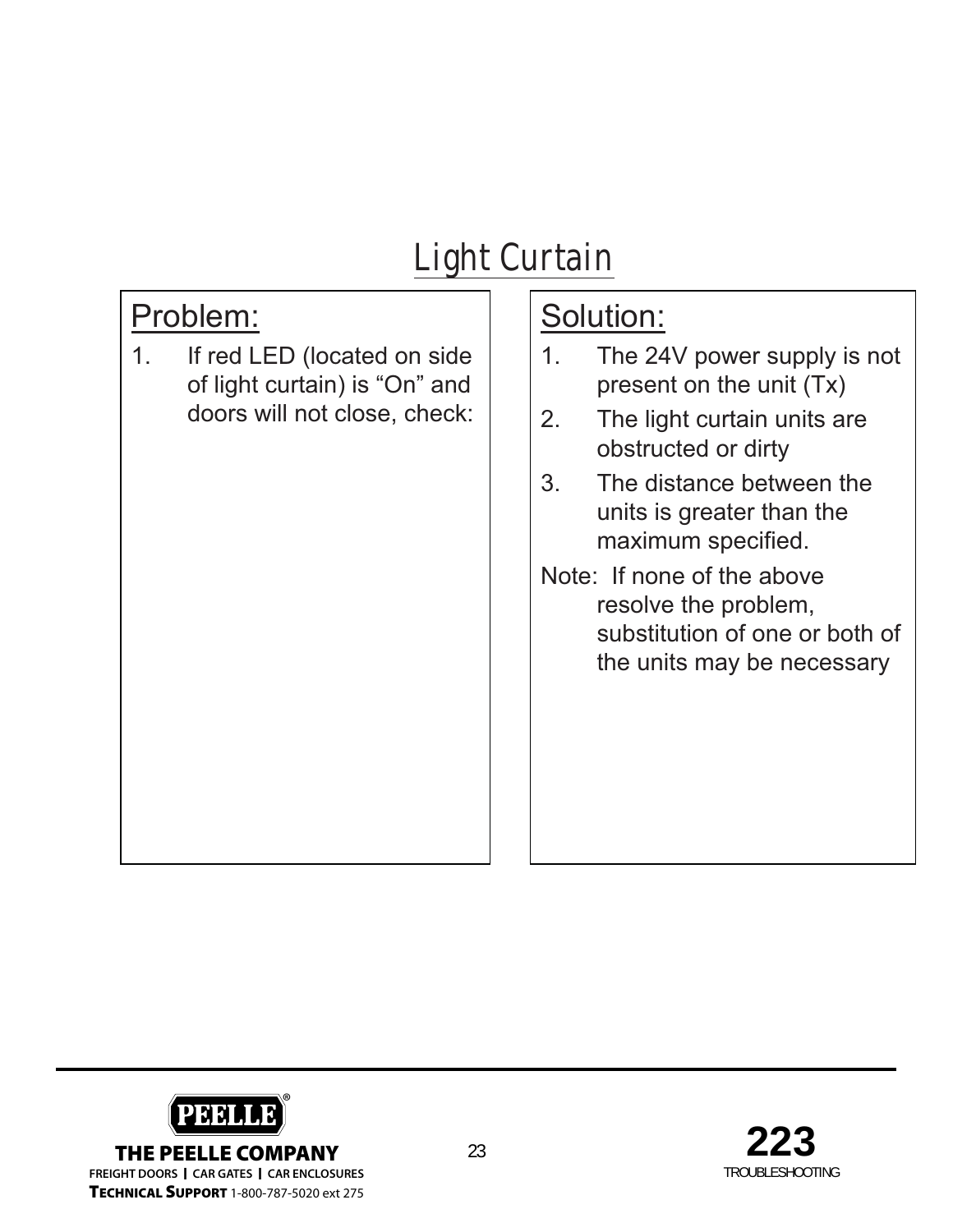## **Reversing Edge**

#### Problem:

1. Reversing edge does not work

#### Solution:

1. Check for power on terminals 20 and 32 in top of car junction box. If no power, check GOFL is made. If GOFL is made, make sure reversing edge has continuity (use meter). If it does have continuity, check GRA relay energizes.